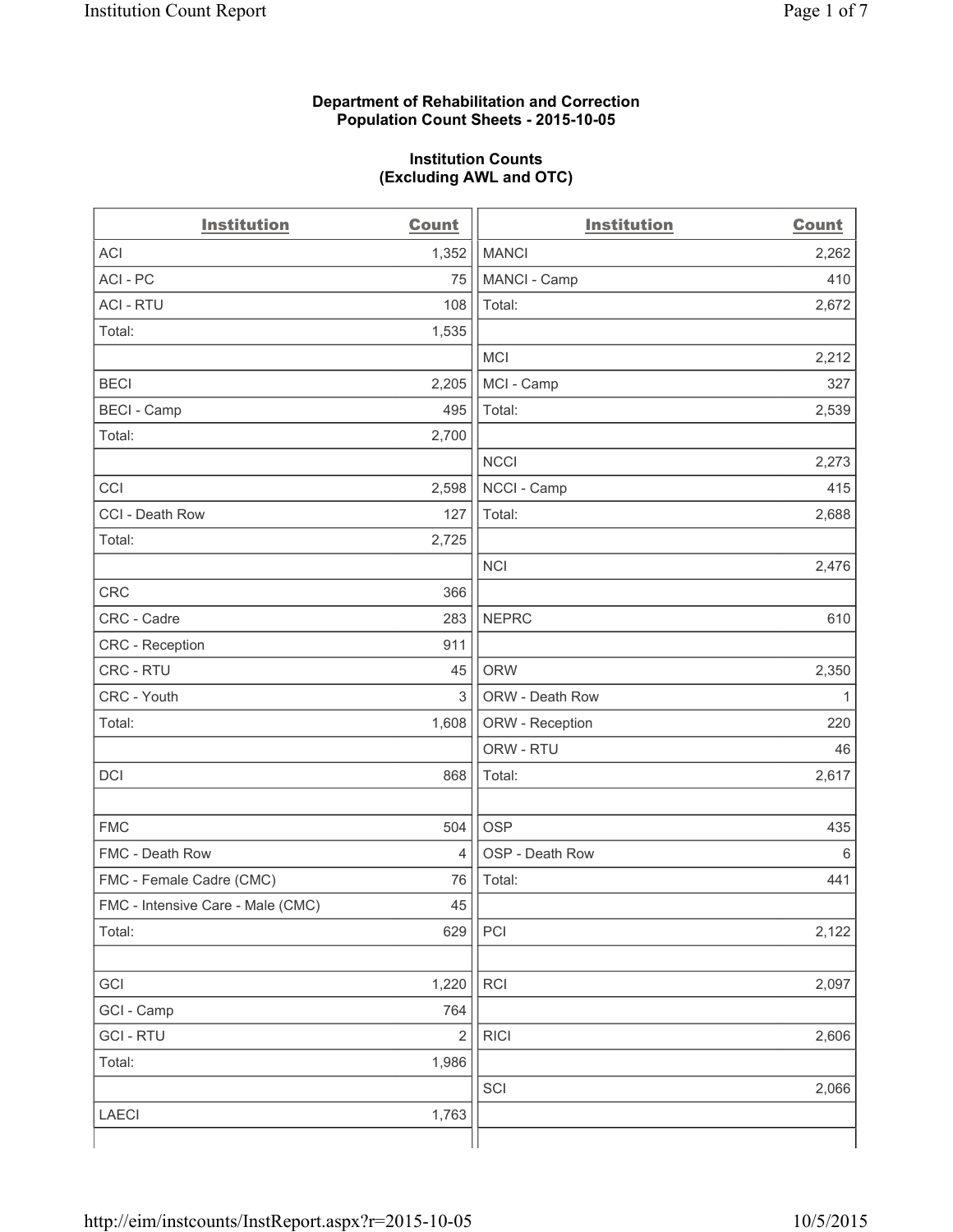|                          |       | <b>SOCF</b>      | 1,157                       |
|--------------------------|-------|------------------|-----------------------------|
| <b>LECI</b>              | 2,306 | SOCF - RTU       | 46                          |
| LECI - Camp              | 183   | Total:           | 1,203                       |
| Total:                   | 2,489 |                  |                             |
|                          |       | <b>TCI</b>       | 1,090                       |
| LOCI                     | 2,280 | TCI - Camp       | 446                         |
|                          |       | Total:           | 1,536                       |
| <b>LORCI</b>             | 181   |                  |                             |
| LORCI - Cadre            | 141   | <b>TOCI</b>      | 962                         |
| <b>LORCI - Reception</b> | 962   | <b>TOCI - PC</b> | 104                         |
| Total:                   | 1,284 | Total:           | 1,066                       |
|                          |       |                  |                             |
| <b>MACI</b>              | 1,143 | <b>WCI</b>       | 1,261                       |
| MACI - Minimum           | 1,376 | WCI - RTU        | 90                          |
| Total:                   | 2,519 | Total:           | 1,351                       |
|                          |       |                  |                             |
|                          |       |                  | EN ATC<br>Total Dopulation: |

**Total Population: 50,476**

\* The Total Population includes 31 Offenders with Reason Codes 30 & 31. \*\* The Total Population includes 33 Offenders with Reason Code 0A.

# **Male Population by Security Level (Include AWL and Exclude OTC)**

| <b>Security Level</b>  |                   | <b>Body</b> | <b>AWL</b> | $(-OTC)$ | <b>Total</b> |
|------------------------|-------------------|-------------|------------|----------|--------------|
| Total Level 5          |                   | 129         | 2          | 2        | 129          |
| <b>Total Level 4</b>   |                   | 1,731       | 18         | 16       | 1,733        |
| Total Level 3          |                   | 11,546      | 149        | 109      | 11,586       |
| Total Level 2          |                   | 17,247      | 271        | 176      | 17,342       |
| Total Level 1          |                   | 15,426      | 189        | 89       | 15,526       |
| <b>Total Death Row</b> |                   | 139         |            |          | 139          |
|                        | <b>Total Male</b> | 46,218      | 630        | 393      | 46,455       |

### **Female Population by Institution (Include AWL and Exclude OTC)**

| <b>Institution</b>       | <b>Body</b> | <b>AWL</b> | (-OTC) | <b>Total</b> |
|--------------------------|-------------|------------|--------|--------------|
| <b>DCI</b>               | 868         |            | 5      | 870          |
| <b>FMC</b>               | 21          | 2          |        | 22           |
| FMC - Female Cadre (CMC) | 76          | З          | っ      | 77           |
| <b>NEPRC</b>             | 610         | 13         |        | 616          |
| <b>ORW</b>               | 2,350       | 52         | 30     | 2,372        |
| <b>ORW - Death Row</b>   |             |            | 0      |              |
| ORW - Reception          | 220         |            | 0      | 221          |
|                          |             |            |        |              |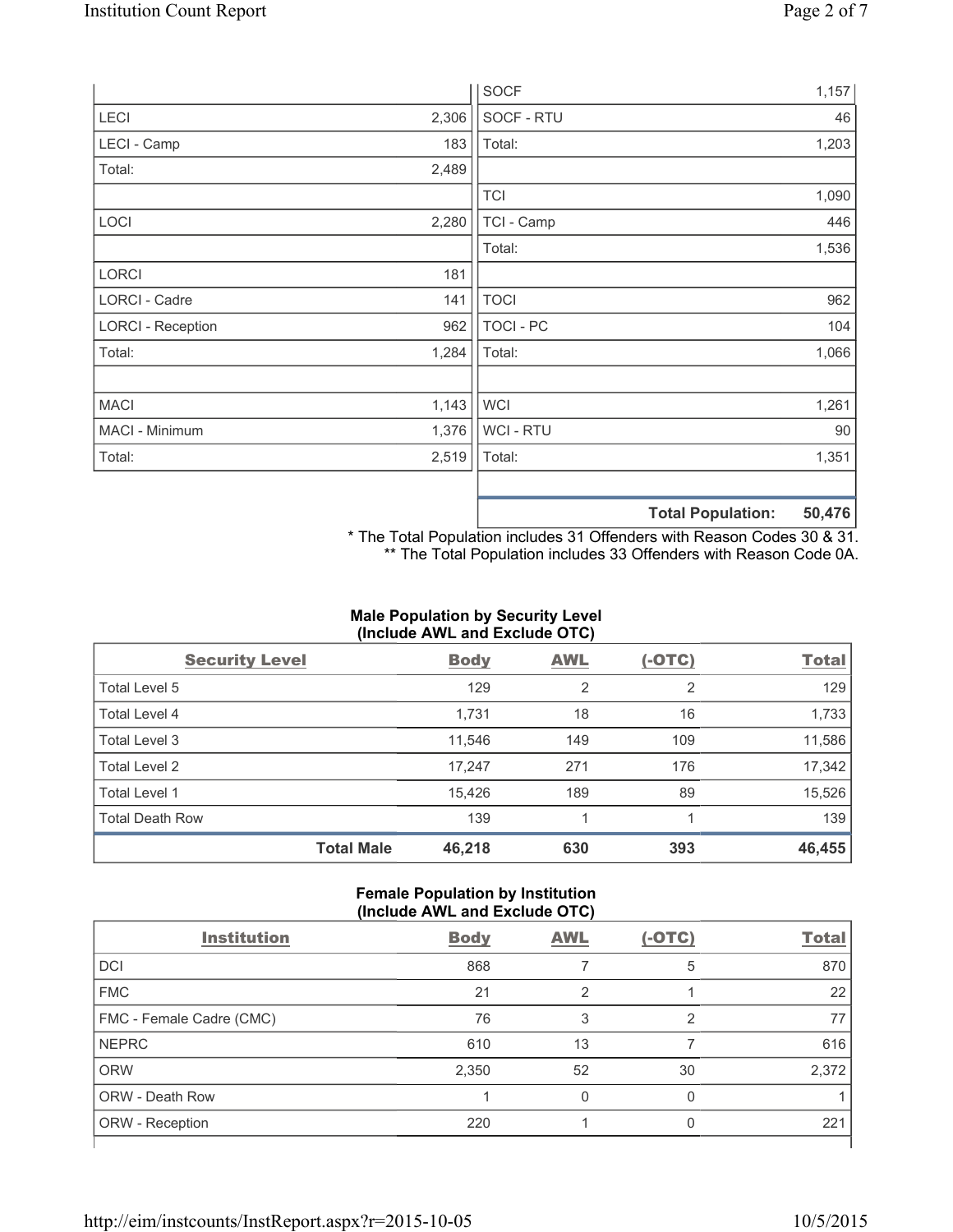| <b>ORW - RTU</b> |                          | 46     |     |     | 46 I   |
|------------------|--------------------------|--------|-----|-----|--------|
|                  | <b>Total Female</b>      | 4,192  | 78  | 45  | 4,225  |
|                  |                          |        |     |     |        |
|                  | <b>Total Population:</b> | 50,410 | 708 | 438 | 50,680 |

# **Male Population by Institution: Security Level 5 (Include AWL and Exclude OTC)**

|            | <b>Institution</b>   | <b>Body</b> | <b>AWL</b> | $(-OTC)$ | <b>Total</b> |
|------------|----------------------|-------------|------------|----------|--------------|
| <b>CRC</b> |                      |             |            |          |              |
| <b>OSP</b> |                      | 127         |            |          | 127          |
|            | <b>Total Level 5</b> | 129         |            |          | 129          |

# **Male Population by Institution: Security Level 4 (Include AWL and Exclude OTC)**

| <b>Institution</b>       |                      | <b>Body</b>    | <b>AWL</b>          | $(-OTC)$            | <b>Total</b>              |
|--------------------------|----------------------|----------------|---------------------|---------------------|---------------------------|
| <b>BECI</b>              |                      | $\sqrt{3}$     | $\mathsf{O}\xspace$ | $\mathsf{O}\xspace$ | $\ensuremath{\mathsf{3}}$ |
| CRC                      |                      | $\overline{7}$ | $\mathbf 0$         | $\mathsf{O}\xspace$ | $\overline{7}$            |
| CRC - Reception          |                      | 1              | $\mathsf{O}\xspace$ | $\mathsf{O}\xspace$ | 1                         |
| <b>LAECI</b>             |                      | 1              | $\mathsf 0$         | $\mathsf 0$         | $\mathbf{1}$              |
| LECI                     |                      | 8              | $\mathbf 0$         | $\mathbf 0$         | $\,8\,$                   |
| <b>LORCI</b>             |                      | $\sqrt{3}$     | $\,$ 3 $\,$         | 3                   | $\sqrt{3}$                |
| LORCI - Cadre            |                      | 1              | $\mathsf{O}\xspace$ | $\mathsf 0$         | $\mathbf{1}$              |
| <b>LORCI - Reception</b> |                      | $\overline{7}$ | $\mathbf 0$         | $\mathsf{O}\xspace$ | $\overline{7}$            |
| <b>MANCI</b>             |                      | 8              | $\mathsf{O}\xspace$ | $\mathsf 0$         | $\,8\,$                   |
| <b>NCCI</b>              |                      | $\sqrt{5}$     | $\mathsf 0$         | $\mathsf{O}\xspace$ | $\sqrt{5}$                |
| <b>NCI</b>               |                      | 1              | $\mathbf 0$         | $\mathsf{O}\xspace$ | $\mathbf{1}$              |
| <b>OSP</b>               |                      | 297            | $\mathsf{O}\xspace$ | $\mathsf{O}\xspace$ | 297                       |
| <b>RCI</b>               |                      | 12             | $\mathbf 0$         | $\mathsf{O}\xspace$ | 12                        |
| <b>SOCF</b>              |                      | 1,071          | 12                  | 10                  | 1,073                     |
| SOCF - RTU               |                      | 42             | $\mathbf{1}$        | 1                   | 42                        |
| <b>TCI</b>               |                      | 11             | $\mathsf{O}\xspace$ | $\mathsf 0$         | 11                        |
| <b>TOCI</b>              |                      | 186            | $\overline{2}$      | $\overline{2}$      | 186                       |
| <b>TOCI - PC</b>         |                      | 46             | $\mathsf{O}\xspace$ | $\mathsf{O}\xspace$ | 46                        |
| <b>WCI</b>               |                      | 20             | $\mathsf{O}\xspace$ | $\mathsf 0$         | 20                        |
| WCI - RTU                |                      | 1              | $\mathbf 0$         | $\mathsf 0$         | 1                         |
|                          | <b>Total Level 4</b> | 1,731          | 18                  | 16                  | 1,733                     |

## **Male Population by Institution: Security Level 3 (Include AWL and Exclude OTC)**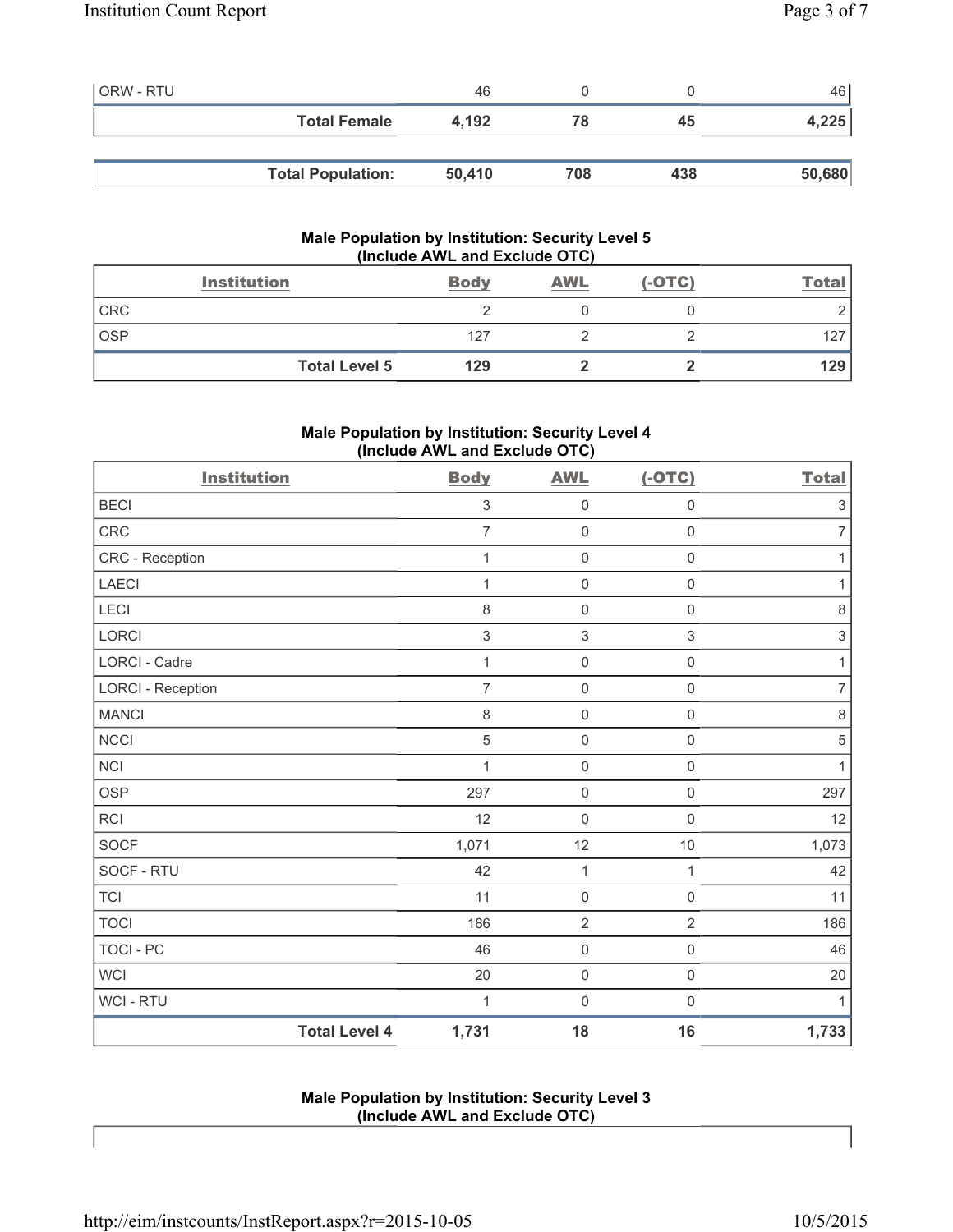| <b>Institution</b>                | <b>Body</b>    | <b>AWL</b>          | $(-OTC)$            | <b>Total</b>   |
|-----------------------------------|----------------|---------------------|---------------------|----------------|
| <b>ACI</b>                        | 13             | $\mathbf 0$         | $\mathsf 0$         | 13             |
| ACI-PC                            | $\mathbf{1}$   | $\mathsf{O}\xspace$ | $\mathsf 0$         | 1              |
| <b>BECI</b>                       | $\,6\,$        | $\mathbf 0$         | $\mathsf 0$         | $\,6$          |
| CCI                               | 8              | $\mathsf{O}\xspace$ | $\mathsf 0$         | $\,8\,$        |
| CRC                               | 122            | 13                  | 10                  | 125            |
| CRC - Cadre                       | 197            | $\mathbf 0$         | $\mathsf 0$         | 197            |
| CRC - Reception                   | 695            | 10                  | $\,8\,$             | 697            |
| CRC - RTU                         | 24             | $\mathsf{O}\xspace$ | $\mathsf 0$         | 24             |
| CRC - Youth                       | $\mathbf{1}$   | $\mathsf{O}\xspace$ | $\mathsf 0$         | $\mathbf{1}$   |
| <b>FMC</b>                        | $\sqrt{5}$     | $\mathsf{O}\xspace$ | $\mathsf 0$         | $\,$ 5 $\,$    |
| FMC - Intensive Care - Male (CMC) | $\overline{7}$ | $\mathsf{O}\xspace$ | $\mathsf 0$         | $\overline{7}$ |
| GCI                               | $\sqrt{2}$     | $\mathsf{O}\xspace$ | $\mathsf 0$         | $\sqrt{2}$     |
| GCI - Camp                        | $\mathbf{1}$   | $\mathsf{O}\xspace$ | $\mathsf 0$         | $\mathbf{1}$   |
| <b>LAECI</b>                      | $\overline{4}$ | $\mathsf{O}\xspace$ | $\mathsf 0$         | $\overline{4}$ |
| LECI                              | 2,186          | 22                  | 17                  | 2,191          |
| LOCI                              | 16             | $\mathbf 0$         | $\mathsf 0$         | 16             |
| LORCI                             | 94             | 20                  | 16                  | 98             |
| LORCI - Cadre                     | 103            | $\mathsf{O}\xspace$ | $\mathsf 0$         | 103            |
| <b>LORCI - Reception</b>          | 689            | $\mathbf{1}$        | $\mathsf 0$         | 690            |
| <b>MACI</b>                       | $\overline{2}$ | $\mathsf{O}\xspace$ | $\mathsf{O}\xspace$ | $\overline{2}$ |
| <b>MANCI</b>                      | 2,195          | 17                  | 15                  | 2,197          |
| MCI                               | 26             | $\mathbf 0$         | $\mathsf{O}\xspace$ | 26             |
| <b>NCCI</b>                       | 22             | $\mathsf{O}\xspace$ | $\mathsf 0$         | 22             |
| <b>NCI</b>                        | $\overline{7}$ | $\mathbf 0$         | $\mathsf 0$         | $\overline{7}$ |
| PCI                               | 48             | 5                   | $\boldsymbol{0}$    | 53             |
| $\sf RCI$                         | 1,889          | 21                  | 15                  | 1,895          |
| <b>RICI</b>                       | 8              | $\mathbf{1}$        | $\mathbf{1}$        | 8              |
| SCI                               | $\mathsf 3$    | $\mathsf 0$         | $\mathsf 0$         | $\mathfrak{S}$ |
| SOCF                              | 85             | $\mathbf{1}$        | $\mathbf{1}$        | 85             |
| SOCF - RTU                        | $\overline{4}$ | $\mathsf 0$         | $\mathsf 0$         | $\overline{4}$ |
| <b>TCI</b>                        | 1,000          | 13                  | 12                  | 1,001          |
| TCI - Camp                        | $\overline{2}$ | $\mathsf 0$         | $\mathsf{O}\xspace$ | $\overline{2}$ |
| <b>TOCI</b>                       | 723            | $\,$ 5 $\,$         | $\sqrt{2}$          | 726            |
| <b>TOCI - PC</b>                  | 58             | $\mathsf 0$         | $\mathsf 0$         | 58             |
| <b>WCI</b>                        | 1,214          | $20\,$              | 12                  | 1,222          |
| WCI - RTU                         | 86             | $\mathsf 0$         | $\mathsf 0$         | 86             |
| <b>Total Level 3</b>              | 11,546         | 149                 | 109                 | 11,586         |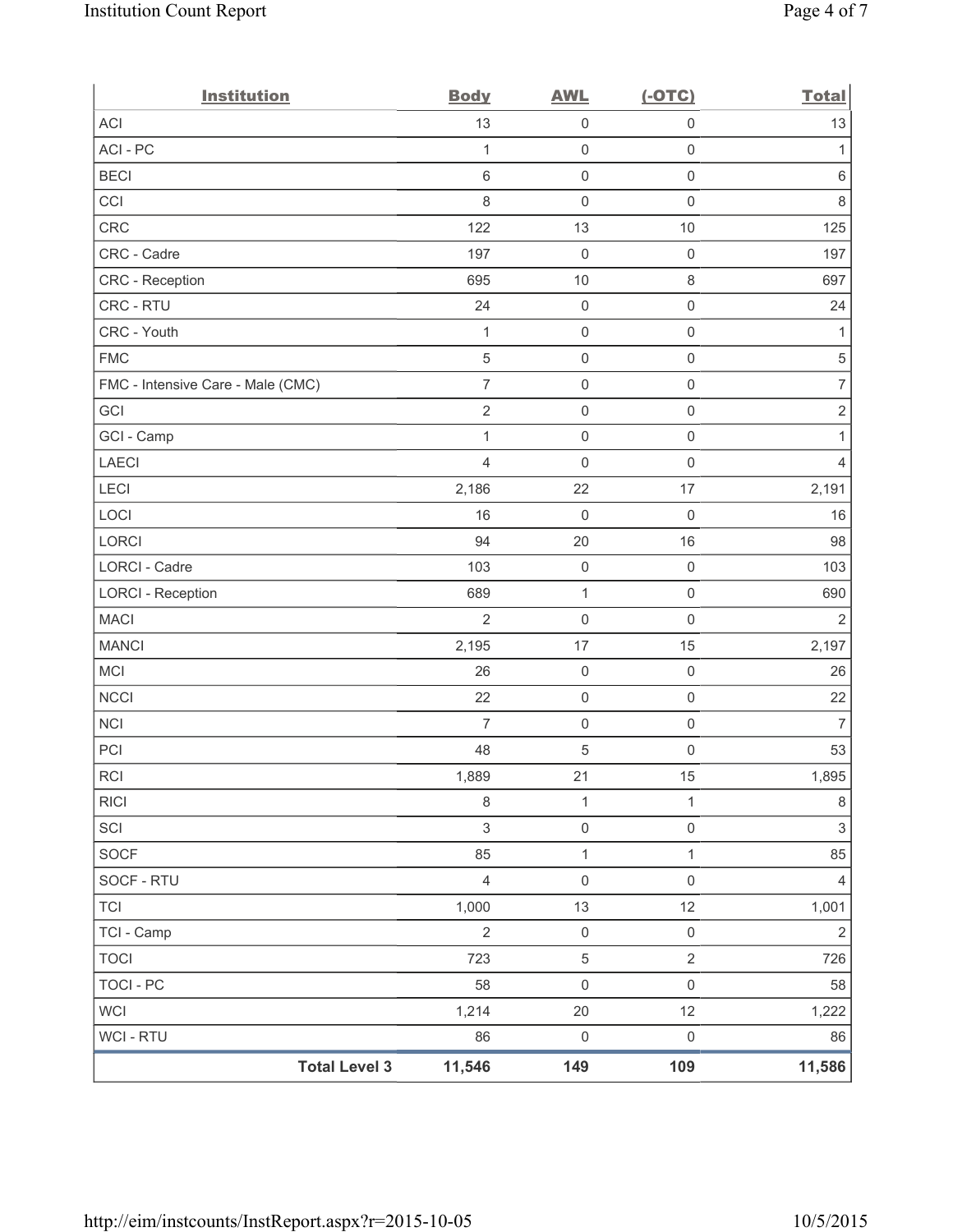| <b>Institution</b>                | $($ molution $\overline{C}$ and $\overline{C}$ actual $\overline{C}$ is $\overline{C}$<br><b>Body</b> | <b>AWL</b>          | $(-OTC)$                  | <b>Total</b>   |
|-----------------------------------|-------------------------------------------------------------------------------------------------------|---------------------|---------------------------|----------------|
| <b>ACI</b>                        | 618                                                                                                   | 8                   | $\overline{4}$            | 622            |
| ACI - PC                          | 72                                                                                                    | $\mathsf{O}\xspace$ | $\mathbf 0$               | 72             |
| <b>ACI - RTU</b>                  | 61                                                                                                    | $\mathbf 0$         | $\mathsf 0$               | 61             |
| <b>BECI</b>                       | 1,460                                                                                                 | 19                  | 10                        | 1,469          |
| CCI                               | 1,723                                                                                                 | 15                  | 10                        | 1,728          |
| <b>CRC</b>                        | 116                                                                                                   | 4                   | $\mathbf{1}$              | 119            |
| CRC - Cadre                       | 75                                                                                                    | $\mathbf 0$         | $\mathsf 0$               | 75             |
| CRC - Reception                   | 132                                                                                                   | 10                  | $\boldsymbol{9}$          | 133            |
| CRC - RTU                         | 18                                                                                                    | $\mathsf{O}\xspace$ | $\mathsf{O}\xspace$       | 18             |
| CRC - Youth                       | $\overline{2}$                                                                                        | $\mathsf{O}\xspace$ | $\mathsf 0$               | $\overline{2}$ |
| <b>FMC</b>                        | $\,$ 3 $\,$                                                                                           | $\mathsf{O}\xspace$ | $\mathsf 0$               | $\sqrt{3}$     |
| FMC - Intensive Care - Male (CMC) | 21                                                                                                    | $\mathbf{1}$        | $\mathsf 0$               | 22             |
| GCI                               | 805                                                                                                   | 11                  | $\sqrt{5}$                | 811            |
| GCI - Camp                        | $\mathbf{1}$                                                                                          | $\mathsf{O}\xspace$ | $\mathsf{O}\xspace$       | $\mathbf{1}$   |
| <b>GCI-RTU</b>                    | $\mathbf{1}$                                                                                          | $\mathbf 0$         | $\mathsf 0$               | 1              |
| LAECI                             | 1,099                                                                                                 | 22                  | 19                        | 1,102          |
| LECI                              | 95                                                                                                    | $\mathbf 0$         | $\mathsf 0$               | 95             |
| LOCI                              | 1,130                                                                                                 | 17                  | 13                        | 1,134          |
| LORCI                             | 67                                                                                                    | 22                  | 21                        | 68             |
| LORCI - Cadre                     | 33                                                                                                    | $\mathsf{O}\xspace$ | $\mathbf 0$               | 33             |
| <b>LORCI - Reception</b>          | 157                                                                                                   | $\mathsf{O}\xspace$ | $\mathsf 0$               | 157            |
| <b>MACI</b>                       | 1,141                                                                                                 | 10                  | $\ensuremath{\mathsf{3}}$ | 1,148          |
| <b>MANCI</b>                      | 40                                                                                                    | $\mathsf{O}\xspace$ | $\mathsf 0$               | 40             |
| MCI                               | 1,691                                                                                                 | 25                  | 13                        | 1,703          |
| MCI - Camp                        | $\mathbf{1}$                                                                                          | $\mathsf 0$         | $\mathbf 0$               | $\mathbf{1}$   |
| <b>NCCI</b>                       | 1,554                                                                                                 | 16                  | 13                        | 1,557          |
| NCCI - Camp                       | 17                                                                                                    | $\mathsf{O}\xspace$ | $\mathsf 0$               | 17             |
| <b>NCI</b>                        | 1,649                                                                                                 | 32                  | 22                        | 1,659          |
| PCI                               | 745                                                                                                   | 15                  | $\,6\,$                   | 754            |
| <b>RCI</b>                        | 196                                                                                                   | $\mathbf 0$         | $\mathsf 0$               | 196            |
| <b>RICI</b>                       | 1,484                                                                                                 | 23                  | 12                        | 1,495          |
| SCI                               | 923                                                                                                   | 21                  | 15                        | 929            |
| <b>TCI</b>                        | 36                                                                                                    | $\mathsf 0$         | $\mathsf 0$               | 36             |
| <b>TOCI</b>                       | 53                                                                                                    | $\mathsf{O}\xspace$ | $\mathsf{O}\xspace$       | 53             |
| <b>WCI</b>                        | 26                                                                                                    | $\mathsf{O}\xspace$ | $\mathsf 0$               | 26             |
| WCI - RTU                         | $\sqrt{2}$                                                                                            | $\mathsf{O}\xspace$ | $\mathsf{O}\xspace$       | $\overline{2}$ |
| <b>Total Level 2</b>              | 17,247                                                                                                | 271                 | 176                       | 17,342         |

#### **Male Population by Institution: Security Level 2 (Include AWL and Exclude OTC)**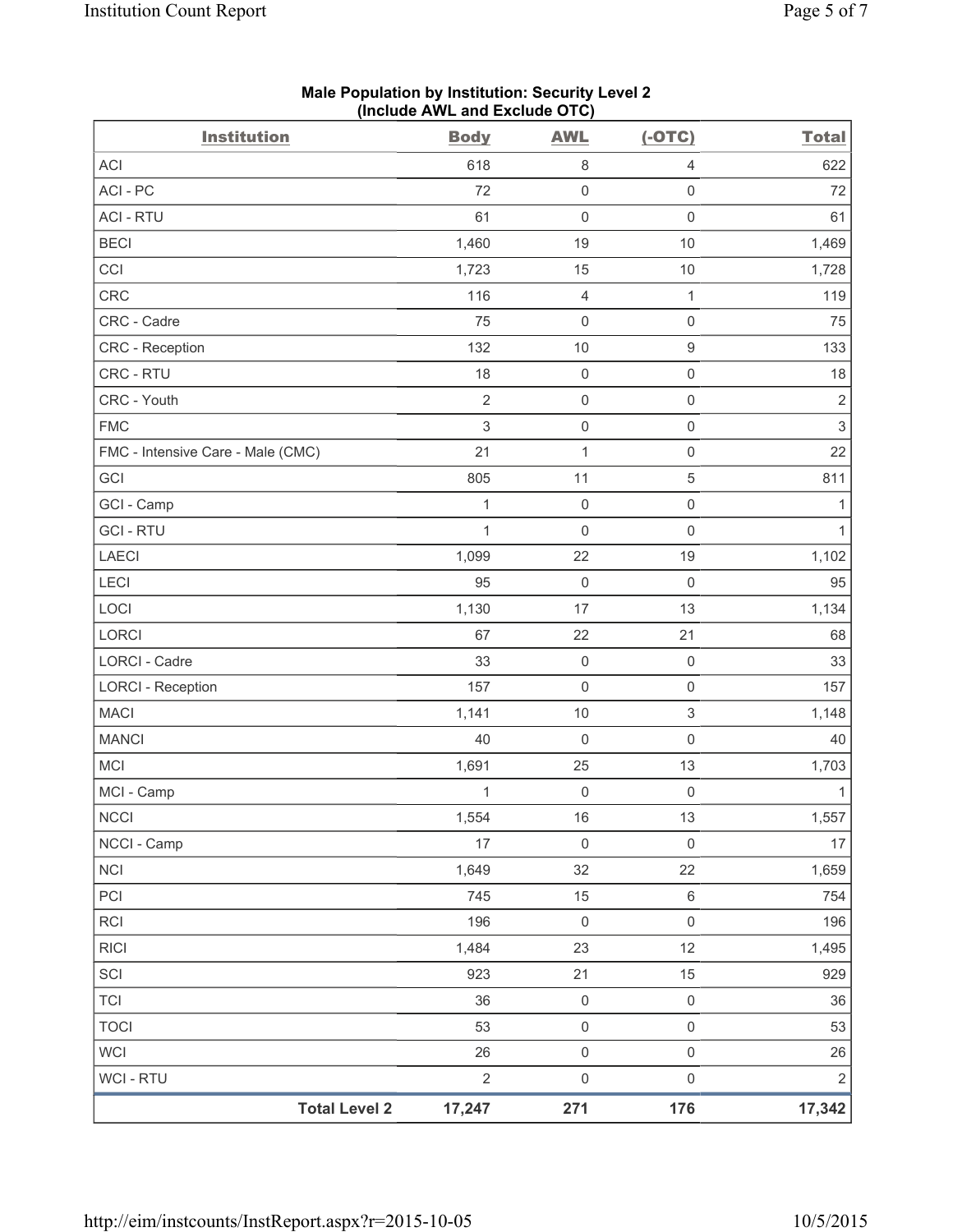| <b>Institution</b>                | <b>Body</b>    | <b>AWL</b>          | $(-OTC)$                  | <b>Total</b>   |
|-----------------------------------|----------------|---------------------|---------------------------|----------------|
| <b>ACI</b>                        | 721            | 8                   | $\overline{4}$            | 725            |
| ACI-PC                            | $\overline{2}$ | 0                   | $\mathbf 0$               | $\overline{2}$ |
| <b>ACI - RTU</b>                  | 47             | $\mathsf{O}\xspace$ | $\mathsf{O}\xspace$       | 47             |
| <b>BECI</b>                       | 736            | 11                  | $\ensuremath{\mathsf{3}}$ | 744            |
| <b>BECI</b> - Camp                | 495            | 0                   | $\mathsf 0$               | 495            |
| CCI                               | 867            | $\,8\,$             | $\sqrt{5}$                | 870            |
| CRC                               | 60             | $\mathbf 0$         | $\mathbf 0$               | 60             |
| CRC - Cadre                       | 11             | $\mathsf{O}\xspace$ | $\mathsf{O}\xspace$       | 11             |
| CRC - Reception                   | 79             | $\mathbf 1$         | $\mathbf{1}$              | 79             |
| CRC - RTU                         | 3              | $\mathbf 0$         | $\mathsf{O}\xspace$       | $\sqrt{3}$     |
| <b>FMC</b>                        | 474            | 5                   | $\overline{2}$            | 477            |
| FMC - Intensive Care - Male (CMC) | 17             | 0                   | $\mathbf 0$               | 17             |
| GCI                               | 413            | 16                  | 8                         | 421            |
| GCI - Camp                        | 762            | 6                   | $\sqrt{2}$                | 766            |
| <b>GCI-RTU</b>                    | $\mathbf{1}$   | $\mathsf 0$         | $\mathsf{O}\xspace$       | $\mathbf{1}$   |
| <b>LAECI</b>                      | 659            | 6                   | $\sqrt{5}$                | 660            |
| LECI                              | 17             | 3                   | $\sqrt{2}$                | 18             |
| LECI - Camp                       | 183            | $\mathsf{O}\xspace$ | $\mathsf 0$               | 183            |
| LOCI                              | 1,134          | 4                   | $\mathbf{1}$              | 1,137          |
| LORCI                             | 17             | 4                   | $\overline{4}$            | 17             |
| LORCI - Cadre                     | $\overline{4}$ | 0                   | $\mathsf{O}\xspace$       | $\overline{4}$ |
| <b>LORCI - Reception</b>          | 109            | $\mathbf 0$         | $\mathbf 0$               | 109            |
| MACI - Minimum                    | 1,376          | 10                  | $\,6\,$                   | 1,380          |
| <b>MANCI</b>                      | 19             | $\overline{7}$      | $\ensuremath{\mathsf{3}}$ | 23             |
| MANCI - Camp                      | 410            | $\mathsf{O}\xspace$ | $\mathsf{O}\xspace$       | 410            |
| <b>MCI</b>                        | 495            | $\,6\,$             | $\mathbf{1}$              | 500            |
| MCI - Camp                        | 326            | $\mathsf{O}\xspace$ | $\mathsf{O}\xspace$       | 326            |
| NCCI                              | 692            | 14                  | $10$                      | 696            |
| NCCI - Camp                       | 398            | $\mathsf 0$         | $\mathsf{O}\xspace$       | 398            |
| NCI                               | 819            | 13                  | $\overline{4}$            | 828            |
| <b>OSP</b>                        | $10$           | $\mathbf 0$         | $\mathsf{O}\xspace$       | 10             |
| PCI                               | 1,329          | 25                  | $10$                      | 1,344          |
| <b>RICI</b>                       | 1,114          | 16                  | $\,8\,$                   | 1,122          |
| SCI                               | 1,140          | 16                  | $\overline{7}$            | 1,149          |
| <b>TCI</b>                        | 43             | $10$                | $\ensuremath{\mathsf{3}}$ | $50\,$         |
| TCI - Camp                        | 444            | $\mathsf 0$         | $\mathsf{O}\xspace$       | 444            |
| <b>Total Level 1</b>              | 15,426         | 189                 | 89                        | 15,526         |

## **Male Population by Institution: Security Level 1 (Include AWL and Exclude OTC)**